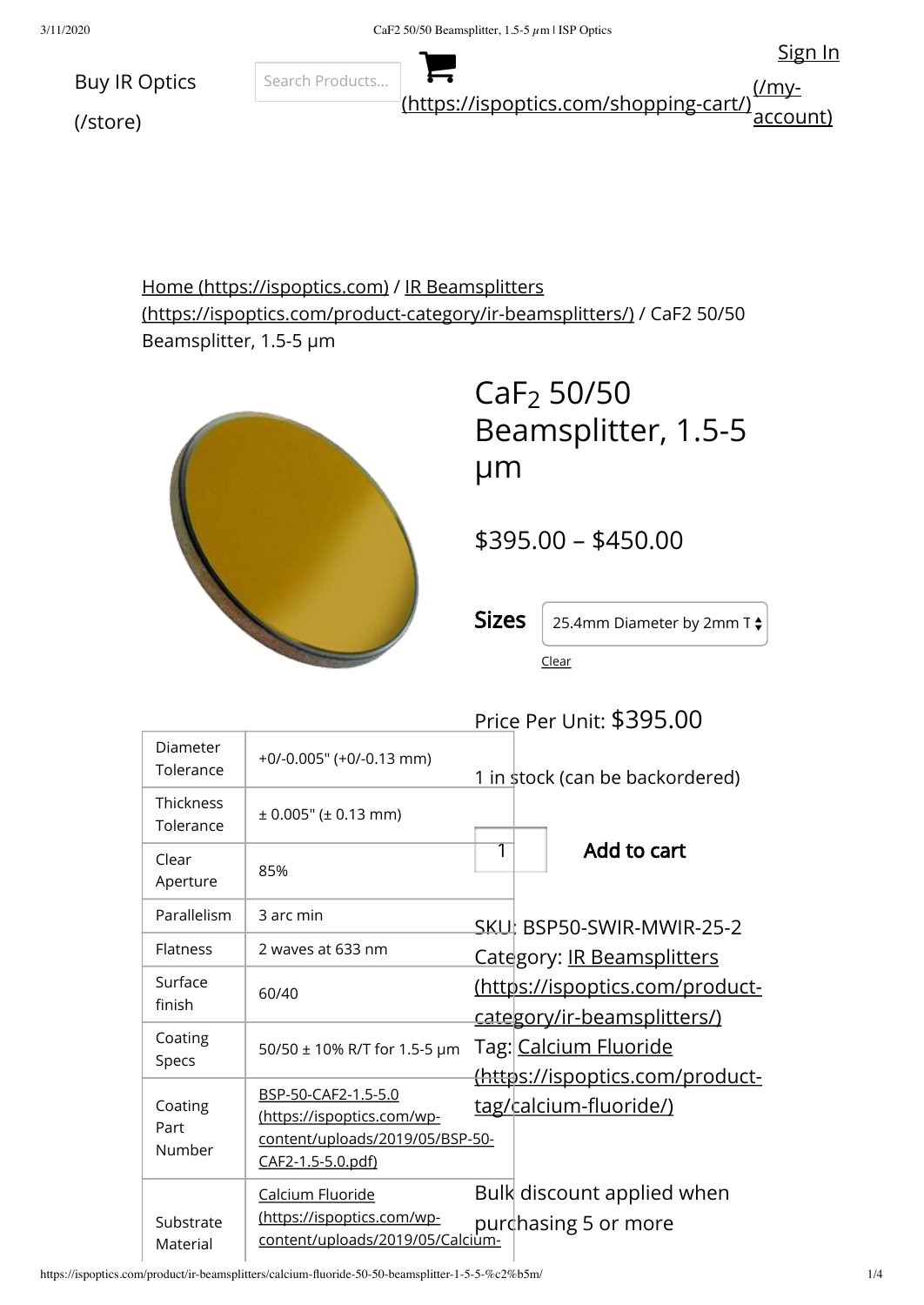[Fluoride.pdf\)](https://ispoptics.com/wp-content/uploads/2019/05/Calcium-Fluoride.pdf)



# **Contact Us for a Custom Quote**

First Name\*

Last Name\*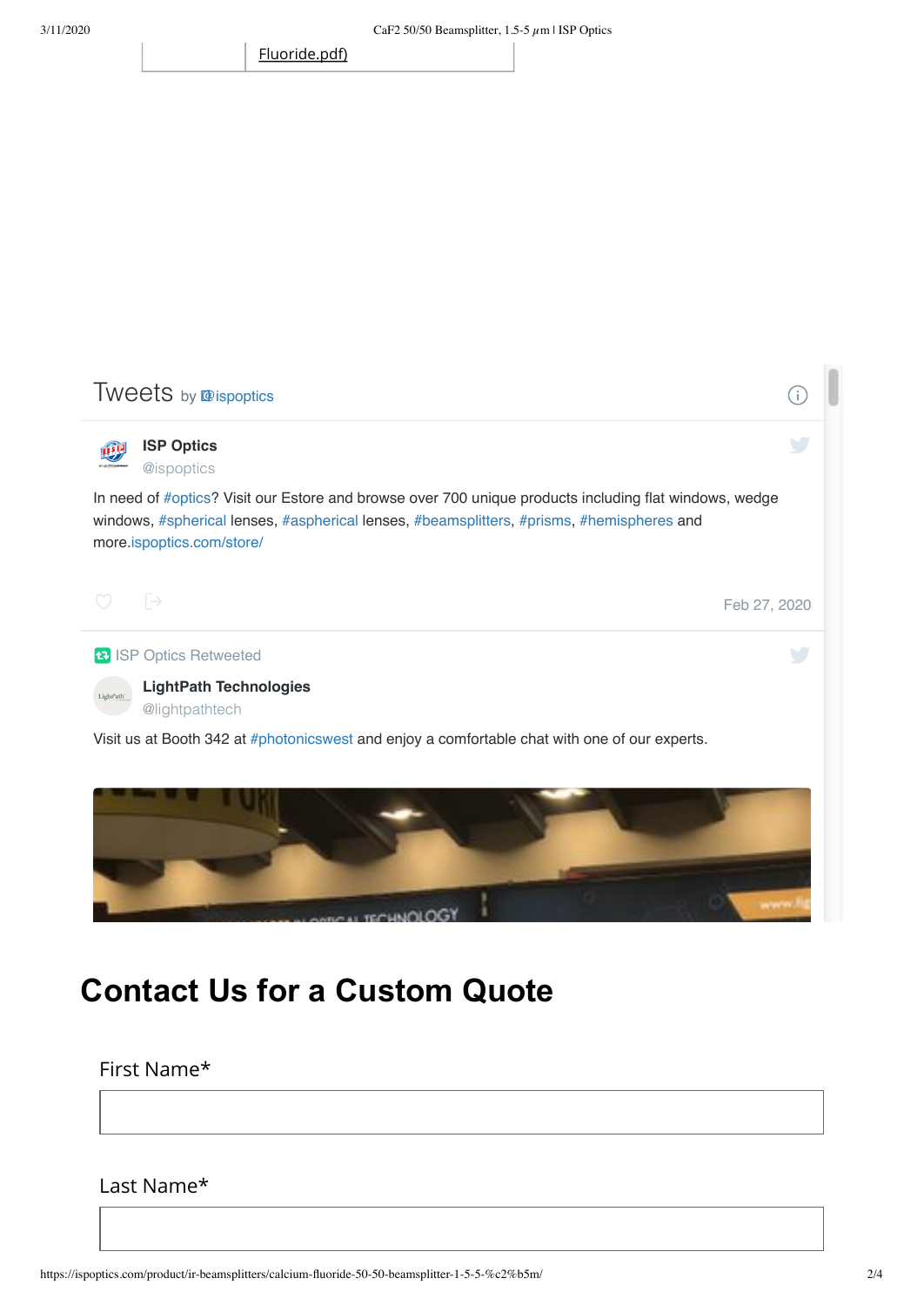### Email\*

#### Phone

## Company\*

## City

#### State/Province

## Country\*

United States

# Message/Question\*

 $\div$